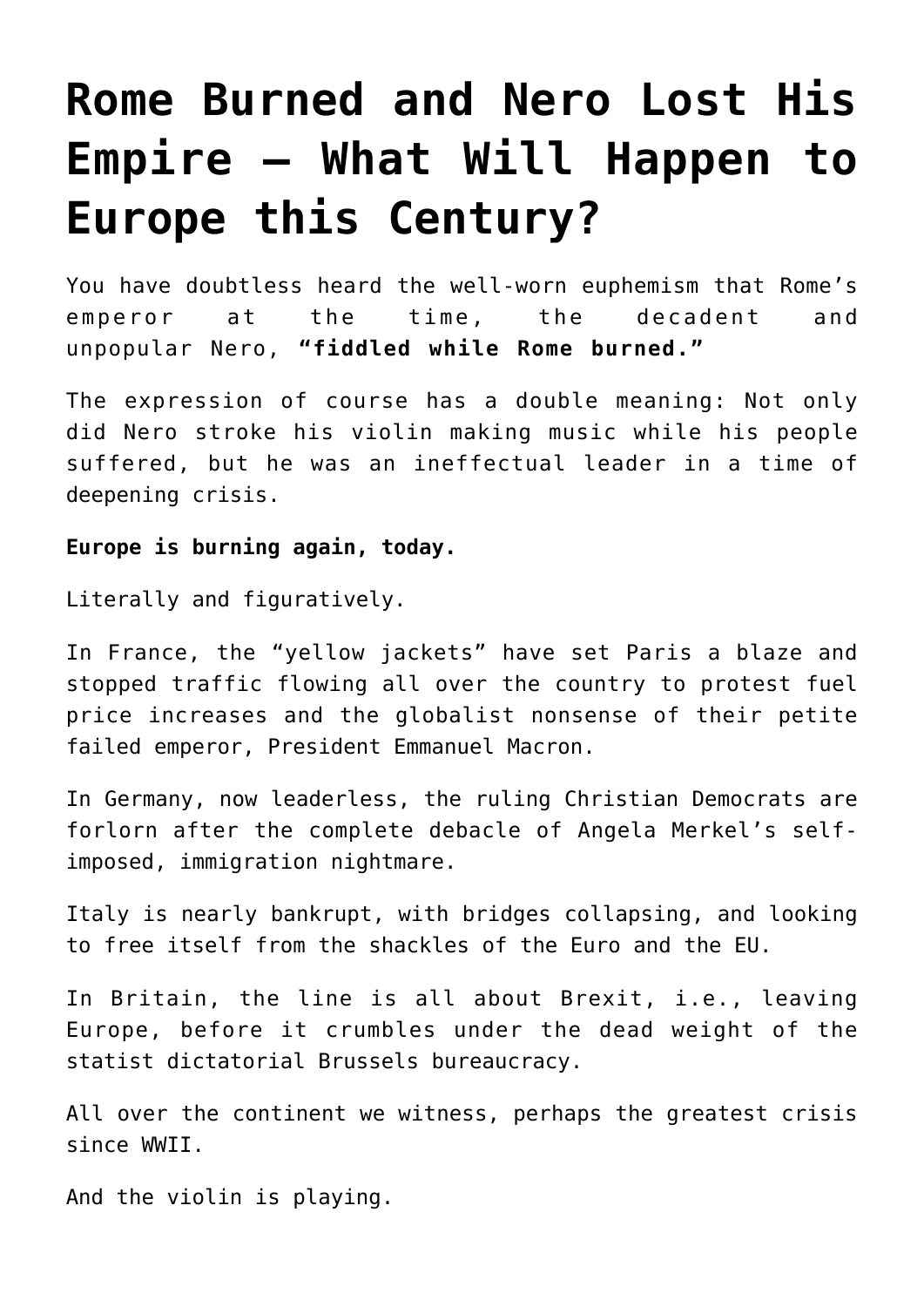It is in reality a **triple threat** affecting politics, economics and culture across Europe today.

**Politically,** Europeans can't make up their mind.

Do they want more Brussels? Yet more socialism? More centralization of powers in a superstate or might they turn back the clock and instead urge for a different kind of political system: one of stronger sovereign nations?

Could there be a larger movement toward populism on the left and right — and away from globalism and its elites, altogether?

This is the political 'battle royale' we see now, before our eyes.

**Economically,** the trend for decades in Europe has been more **government** intervention, more **government** regulation, and more **government** control of more and more of the economy.

With socialist parties in power or in coalitions in most European countries, the trend has been in just one direction.

Many countries have half of their working populations on the government payroll and a significant part of the rest as welfare recipients.

This low productivity and high unemployment, along side of structural rigidities, has meant, you guessed it—low economic growth.

If you were starting a company would anyone in their right mind start it in Europe with its harsh regulatory regimes, lack of human talent and high taxes?

Europe is also depopulating, with unsustainable birth rates that lead to longer-term suicide.

Europe could simply cease to exist—at least for Europeans.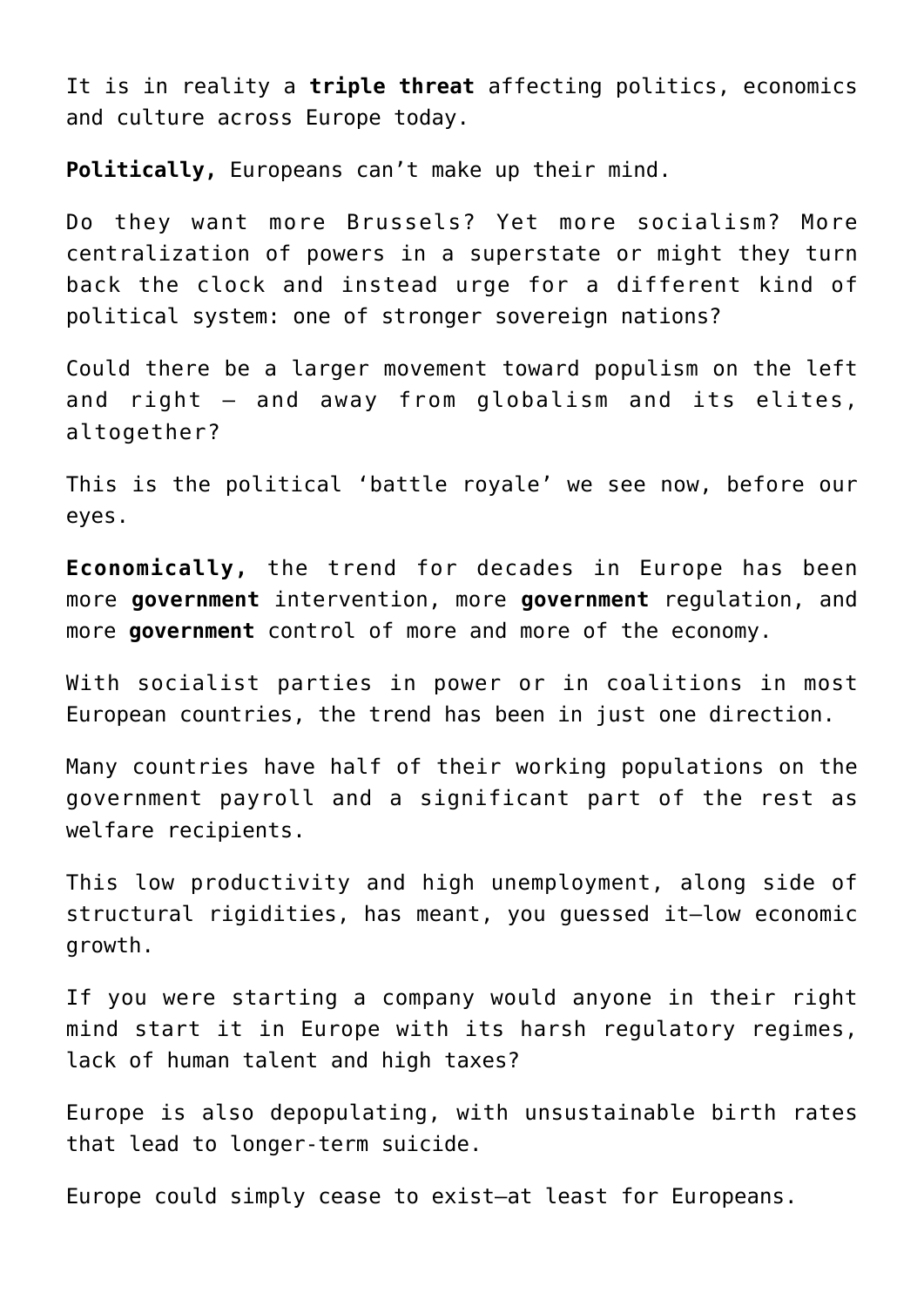**Culturally,** Europe is adrift. It is cut off from its moorings.

It is no longer the mainspring of western civilization and of Christendom.

It has deserted its spiritual heritage and deconstructed everything — from the family to marriage and from civic association to the arts. It's modern art and architecture is so anti-human and depredating that well, humans don't want to imbibe it.

There is no sense of human dignity; little regard for the human person; and certainly no room for the transcendent.

Aha.

Is there any possible way forward in Europe? Could it find a way to put out the fire that is encircling it?

Yes, Europe can survive and thrive, if it takes a committed step in the direction of **Human Dignity.**

If… and only if.

Here is the place to begin:

## **UNIVERSAL DECLARATION OF HUMAN DIGNITY**

## **THE INTERNATIONAL COMMITTEE ON HUMAN DIGNITY**

- having regard to the Charter of Liberties (1100),
- having regard to Magna Carta (1215),
- having regard to the Warsaw Confederation and Henrician Articles (1573)
- having regard to the Bill of Rights (1689),
- having regard to the five invocations to God in the United States Declaration of Independence (1776),
- having regard to the 'presence' and 'the auspices of the Supreme Being' invoked by the Declaration of the Rights of Man and of the Citizen (1789),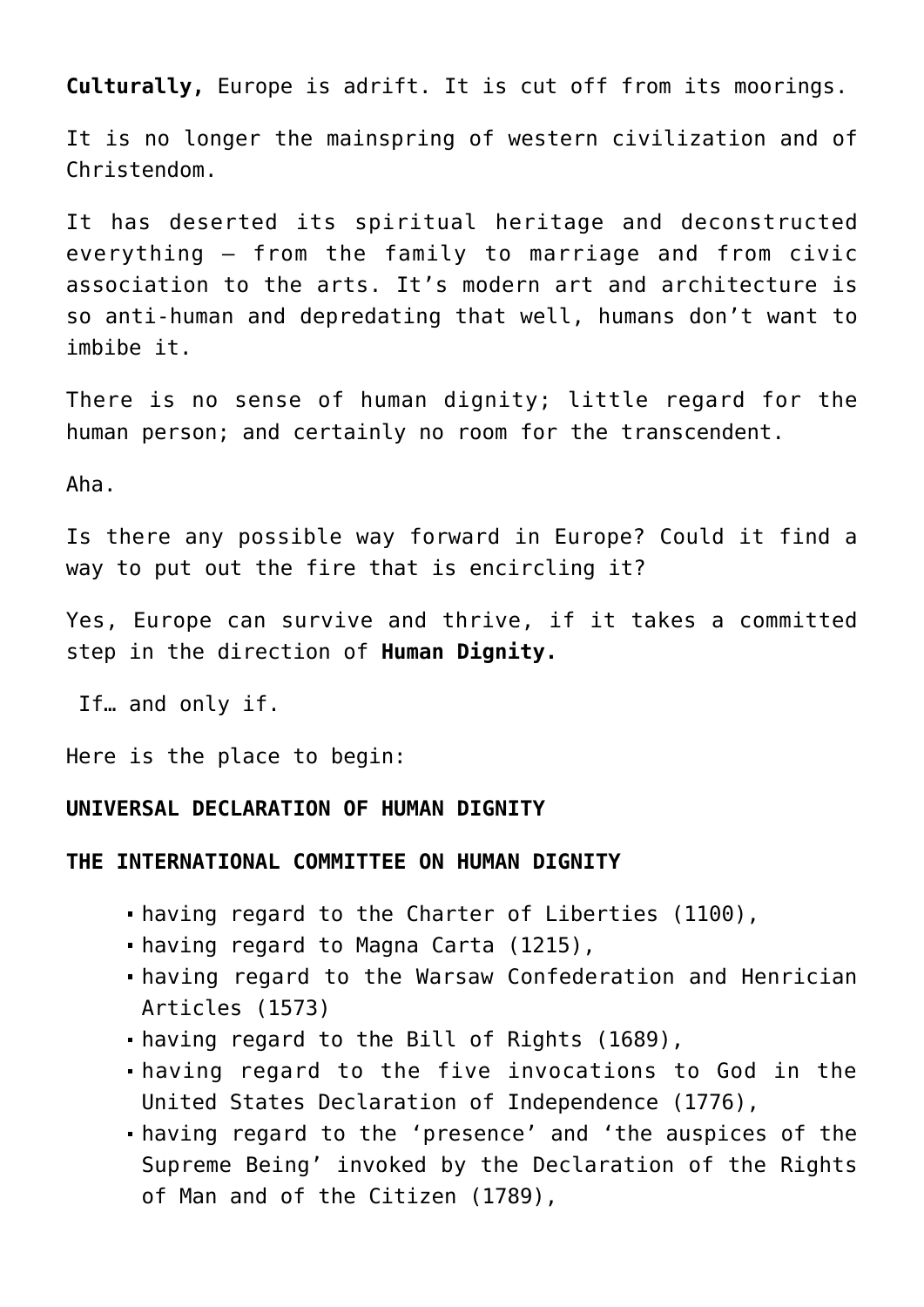- having regard to the United States Bill of Rights (1791),
- having regard to the United Nations Universal Declaration of Human Rights (1948),
- having regard to the *United Nations Convention on the Prevention and Punishment of the Crime of Genocide*(1948),
- having regard to the *European Convention on Human Rights* (1950),
- having regard to the *United Nations Convention on the Elimination of All Forms of Racial Discrimination*(1965),
- having regard to the *United Nations International Covenant on Civil and Political Rights*(1966),
- having regard to the *United Nations International Covenant on Economic, Social, and Cultural Rights* (1966),
- having regard to the *United Nations Convention Against Torture* (1984),
- having regard to the *European Convention for the Prevention of Torture and Inhuman or Degrading Treatment or Punishment*(1987),
- having regard to the *United Nations Convention on the Rights of the Child*(1989),
- having regard to the *Charter of Fundamental Rights of the European Union*(2000)
- 1. whereas the true nature of Man is that he is not an animal, but a human being made in the image and likeness of God, his creator,
- 2. whereas it is precisely the imago Dei that Man acknowledges within himself with such profound awe and respect to call human life sacred; and to which the moral sense testifies certain properties as being inalienable; indelible in every single human life from conception until natural death,
- 3. whereas these properties have come to be known in the modern, secular state as 'fundamental human rights',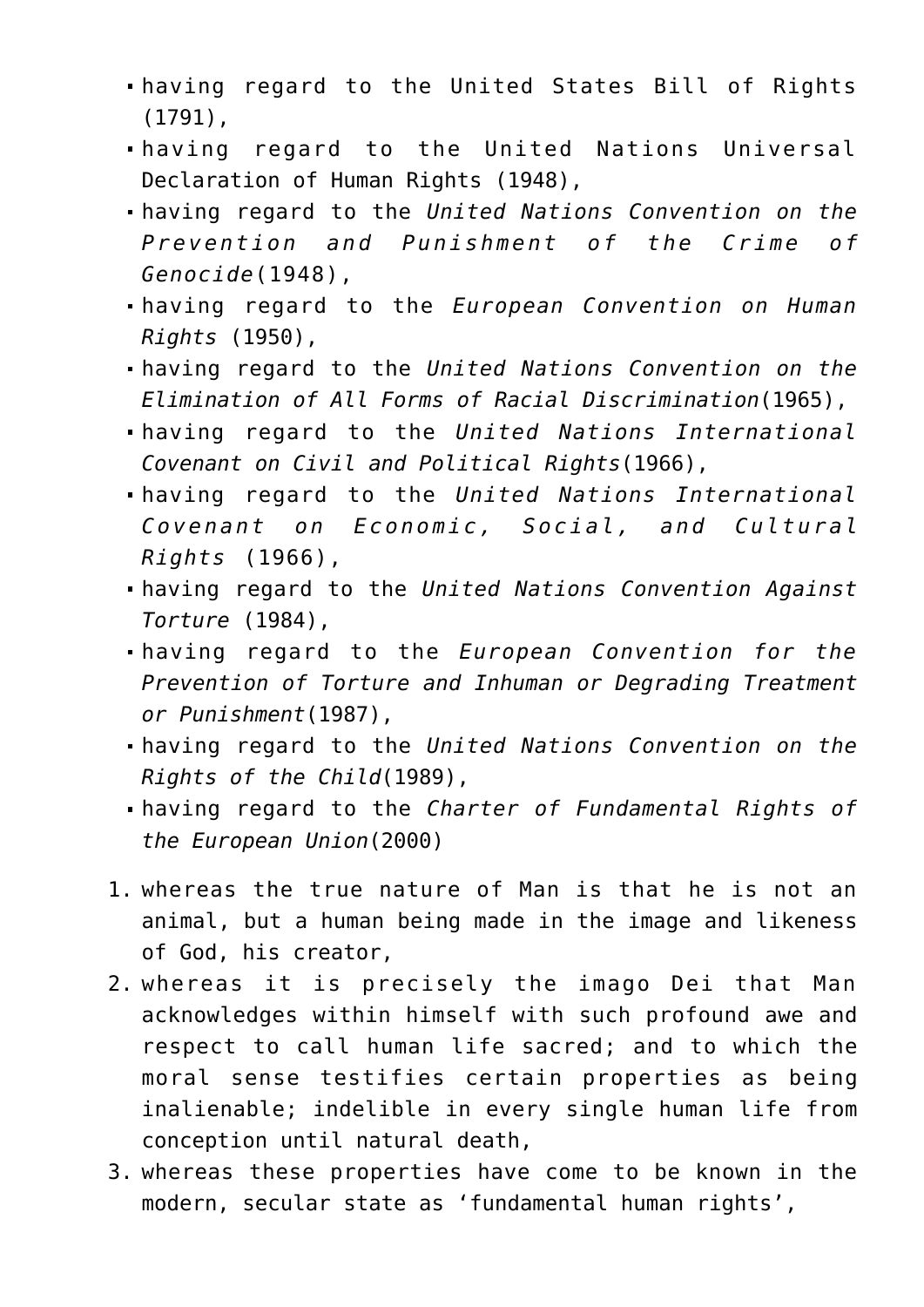- 4. whereas the most complete expression of human dignity is therefore to be found only in recognising Man's true anthropological and existential nature, and that this recognition lies at the foundation of all that the world calls civilisation,
- 5. whereas in recognising Man's rights as intrinsic to his being, and not the product of legal charters is essential to sustaining liberty in a free society, work done to promote such a view of human dignity thereby promotes the foundation of all human rights,
- 6. whereas it is impossible to deny the source of Man's transcendent dignity, and at the same time maintain that such dignity exists, yet the school of humanism tried to do just this, and with its inevitable failure, Man has been left in the precarious state of having no inherent rights other than those which the social community deigns to confer on him,
- 7. whereas belief that the State is the source of our human rights might be called inauthentic human dignity,
- 8. whereas that which is most sacred about Man is beyond human description because it comes from God – image and likeness – who is himself ineffable, and that international charters can only leave Man diminished by the attempt to literalise the ineffable,
- 9. whereas these insights are needed to maintain the balance between the rights of the individual and the power of the State, and that therefore recognition of Man's dignity affects society's ability to organise itself in a virtuous way politically, so that this balance never crosses the tipping point,
- 10. whereas the proper relationship between the individual and the State is that the latter exists to serve the former, not vice versa,
- 11. whereas it is the recognition of the dignity of Man that is most lacking in our society, not rights, and that this imbalance must be redressed,
- 12. whereas the mutuality of the parallel concepts of human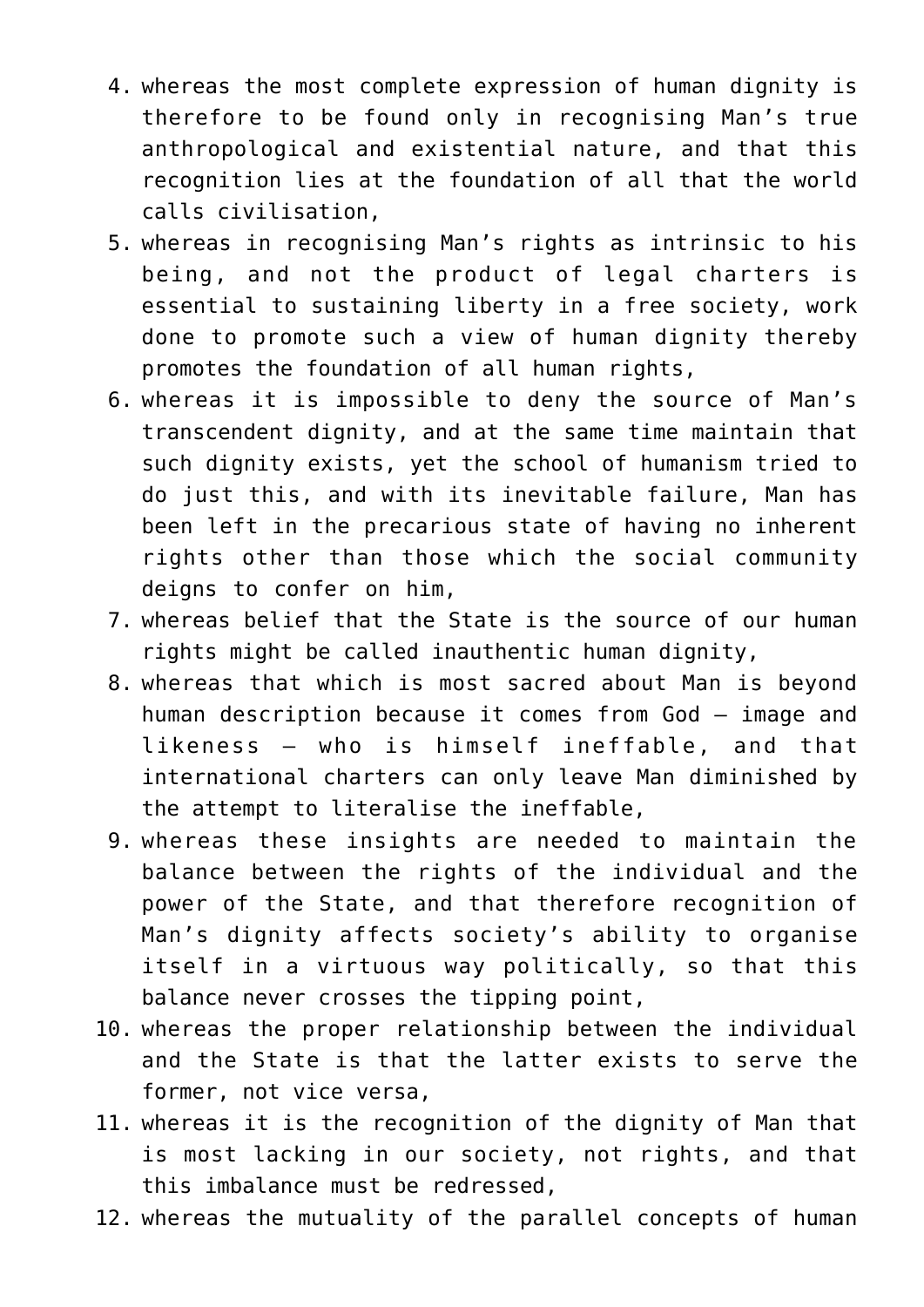rights and human dignity, and their interdependence, is definitively institutionalised in the Preamble of the Universal Declaration of Human Rights: "Recognition of the inherent dignity and of the equal and inalienable rights of all members of the human family is the foundation of freedom, justice and peace in the world",

- 13. SOLEMNLY PROPOSES that people form their politics out of their most deeply-held principles and convictions;
- 14. PROFOUNDLY ACKNOWLEDGES that a society which holds within the very deepest vault of its culture a belief that God's fullest revelation to Mankind was in the person of Jesus Christ; that he created all men equal, that the central commandment to his people was for them to love one another, that Man is the purposeful creation of a benevolent God; such will have a very different political praxis from one which believes Man to be an accidental and meaningless product of survival of the fittest; the exultation of the strong and the elimination of the weak, nature red in tooth and claw;
- 15. EMPHATICALLY BELIEVES that although the Christian faith is the historic source of Man's political dignity, those who do not believe in God lose nothing when those who do articulate the basis for their own dignity;
- 16. DECISIVELY RECOGNISES that this Declaration is not a vehicle for proselytism, yet there are many legislatures that include MPs who understand that Christianity is not inimical to the principal values cherished by society and that it is in fact the spiritual midwife of them;
- 17. EARNESTLY RECALLS that such ideas as the inviolable and inalienable rights of the human person, universal suffrage, the rule of law and equality before the law are specifically manifestations of the Judaeo-Christian tradition; even if individual proponents of these causes were not consciously acting because of religious imperatives;
- 18. HUMBLY SUGGESTS that as they are accepted today, these qualities have never evolved naturally in any non-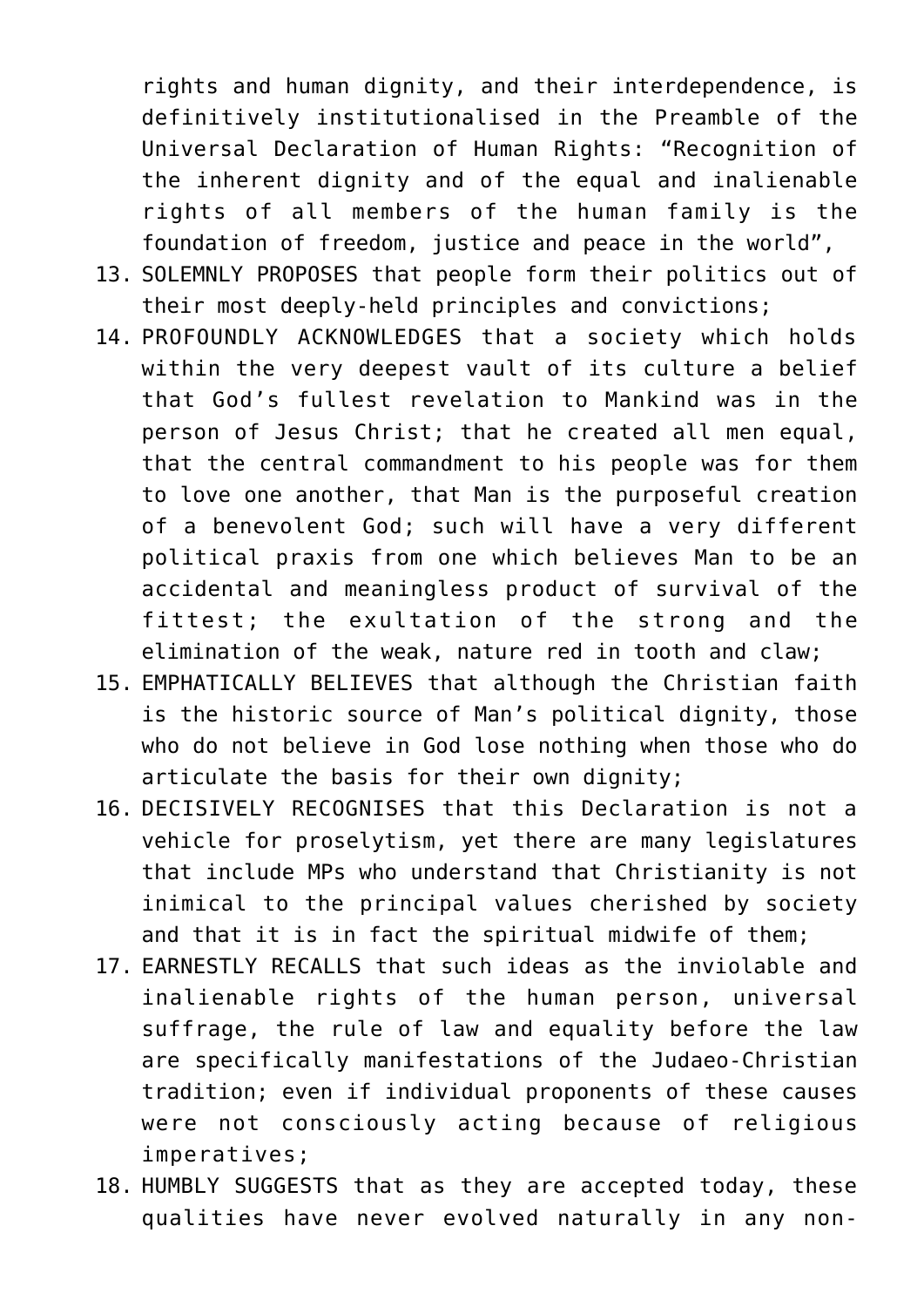Christian society;

- 19. URGENTLY NOTES that failing to address the basis of the infinite value of each human life, legislatures around the world are currently engaged in a dangerous agenda based on a distorted understanding of the human person which is literally fatally flawed – the precepts upon which human rights are founded are being hollowed out and undermined; and that this agenda continues to corrupt Man's true nature, eroding the dignity of life and diminishing the humanity of Man;
- 20. RESOLUTELY DETERMINES that the promotion of human dignity should not be misunderstood as a demonstration of exclusion or intolerance towards other religions, and that indeed, other religions exist around the world quite securely, and their influence in shaping their own cultural and political milieux can be readily discerned and observed;
- 21. REMAINS KEENLY AWARE that Western Civilisation is a historical collection of countries with strong identities formed and influenced through the Christian Faith; and that it is only through the full, conscious and active participation of this Faith in the public square that recognition of the imago Dei can be most authentically nourished;
- 22. CALLS ON ALL MEN OF GOODWILL to make explicit reference, always and everywhere, to the fact that the dignity of Man, and the state-conferred human rights that recognise this dignity, proceeds from the image and likeness of God which is within us; and therefore in believing Man is created in the image and likeness of God lies the only sure protection of Man's dignity (and correspondingly also his rights);
- 23. CALLS ON ALL MEN OF GOODWILL to make explicit reference, always and everywhere, to the unprecedented danger for a culture which accepts liberties as granted by the State – because that which is the State's to give is also the State's to take away; whilst international charters may